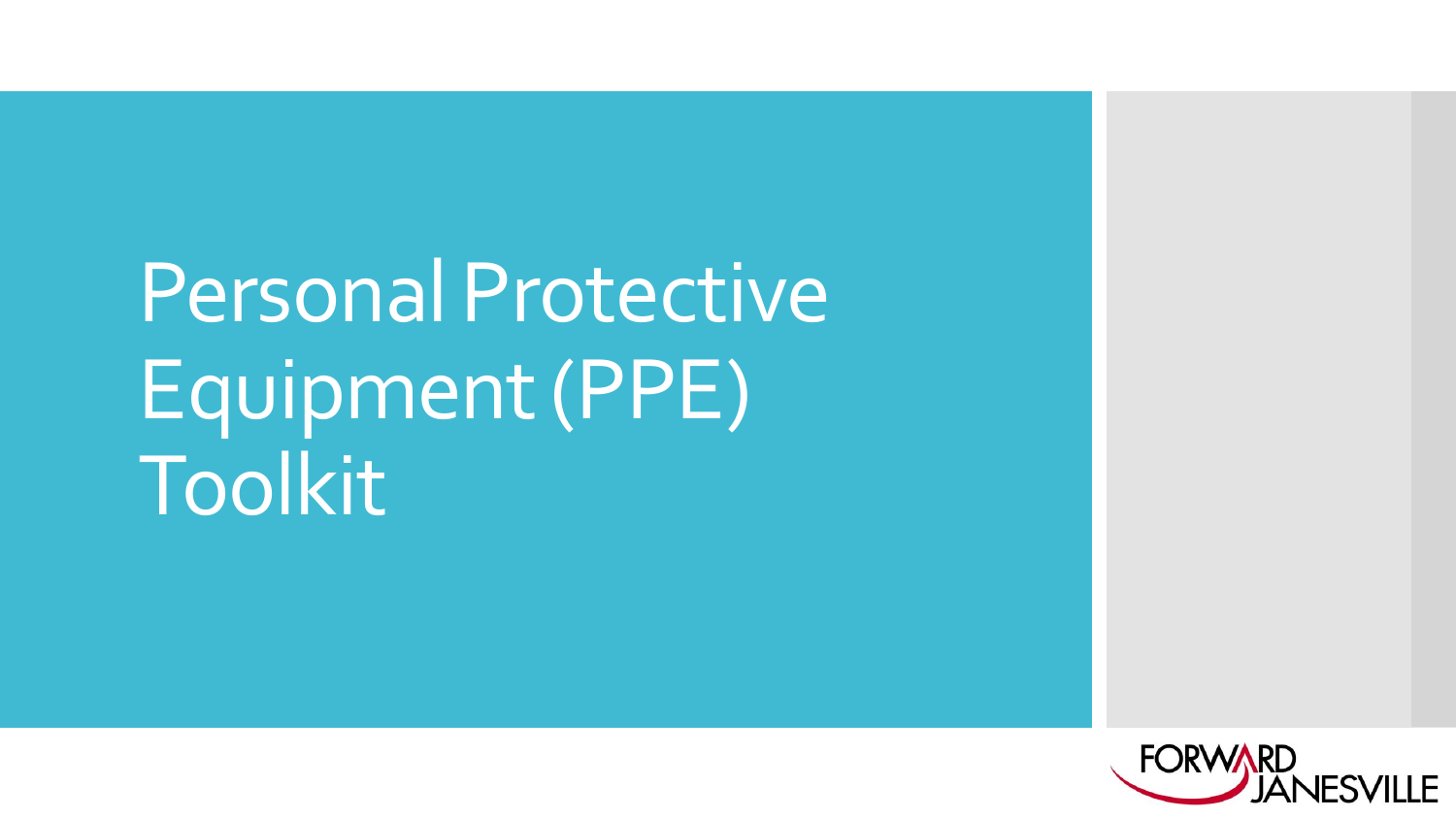# Objectives of the Toolkit

This toolkit is designed to help you **create a plan** for how your business will utilize personal protective equipment. It outlines key components to consider and provides a list of resources where you can **source PPE**. A thoughtfully constructed PPE plan will result in **increased employee and customer confidence**.

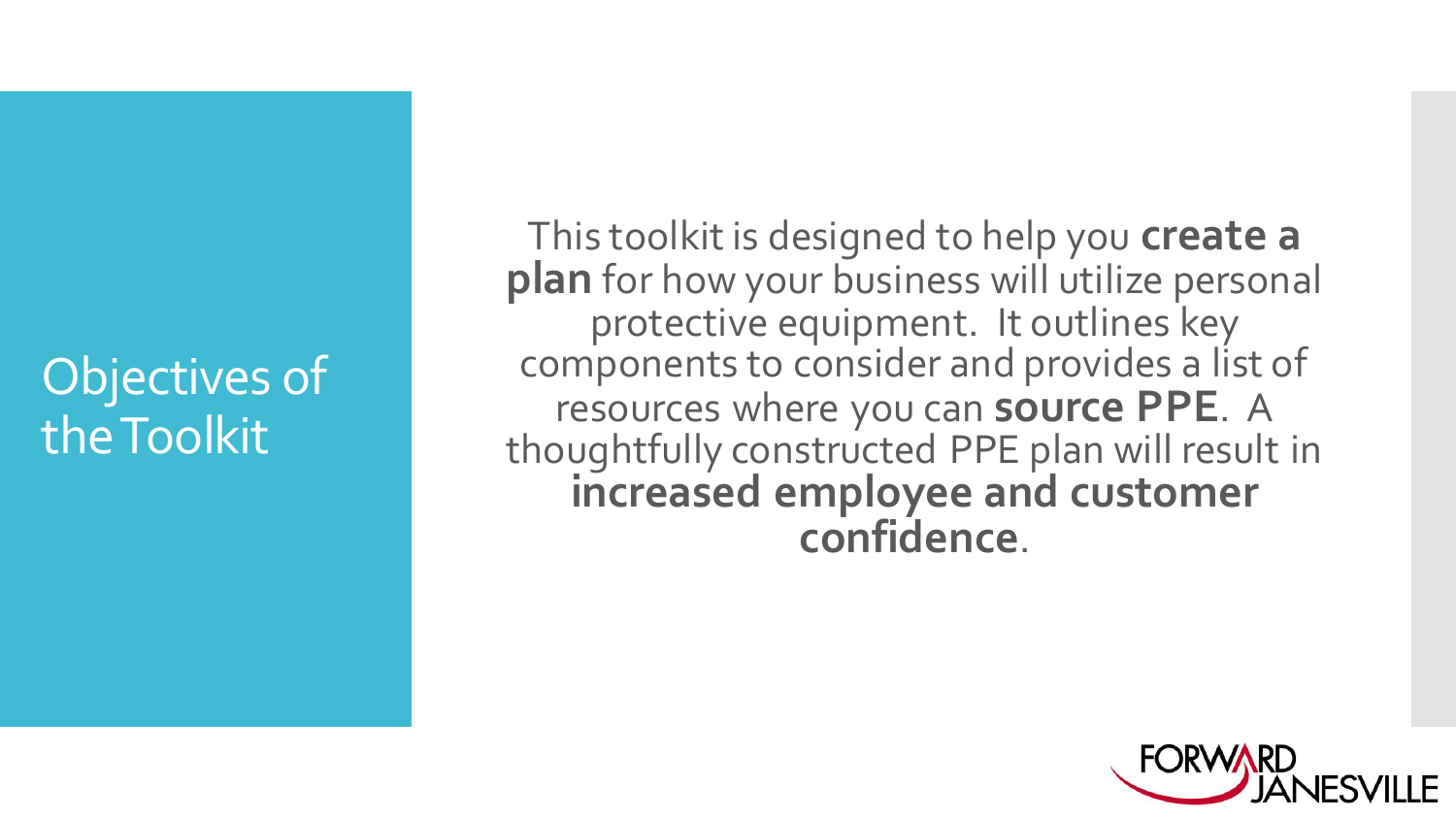### **Guidelines**

Where can you find the PPE recommendations for your business?

#### **Assess**

What is your level of risk? What/how much PPE do you have on hand?

### **Plan**

How will you use PPE and communicate your plan with employees and customers?

#### **Source**

Where can you get the PPE items you need?

### **Implement**

How do you work with your employees and customers to implement your PPE plan?



## Key **Considerations**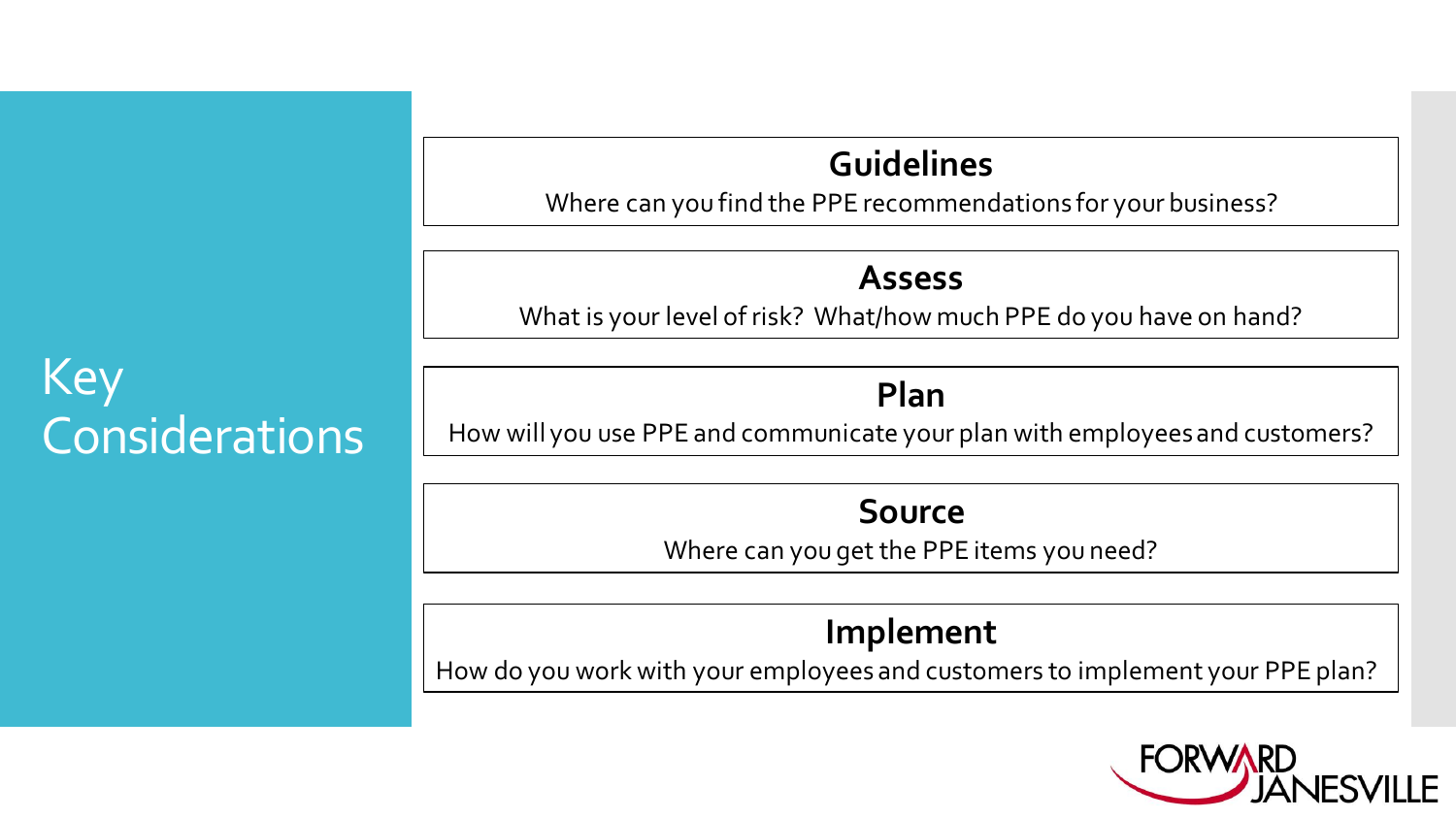# **Guidelines**

The use of PPE is a key part of your business's reopening plan. The following resources provide guidelines for reopening your business:

- [Rock County Reopening Phased Plan](https://www.co.rock.wi.us/images/web_documents/departments/health/rock_county_reopening_phased_plan.pdf) & [Rock County Reopening Dashboard](https://infogram.com/1pe2yrqyn232dxsm6kdj6dpnyzhl9m92mr9?live) -Reopening guidelines and metrics recommended by and used in Rock County
- [City of Janesville's Best Practices to Reopen Business](https://www.ci.janesville.wi.us/Home/ShowDocument?id=9417) Guidelines for reopening provided by the City of Janesville in accordance with CDC, DHS & WEDC recommendations
- [WEDC Reopen Guidelines](https://wedc.org/reopen-guidelines/) Industry-specific guidelines from the Wisconsin Economic Development Corporation
- [Returning to Work: 8 Steps to Keep Employees Safe](https://www.wisafetycouncil.org/wp-content/uploads/sites/2/2020/05/WSC_ReturningToWork_8-Steps.pdf) Wisconsin Safety Council shares steps that all businesses can take to protect their employees and others
- [OSHA's Guidance on Preparing Workplaces for COVID-19](https://www.osha.gov/Publications/OSHA3990.pdf) Guidance on how to identify risks in the workplace and implement control measures
- [Interim Guidance for Businesses & Employers Responding to COVID-19](https://www.cdc.gov/coronavirus/2019-ncov/community/guidance-business-response.html) -Guidance from the CDC to help prevent workplace exposures to COVID-19

**Remember:** Information can change quickly. It is important to review guidance from local, state and federal agencies on a regular basis. FORWARD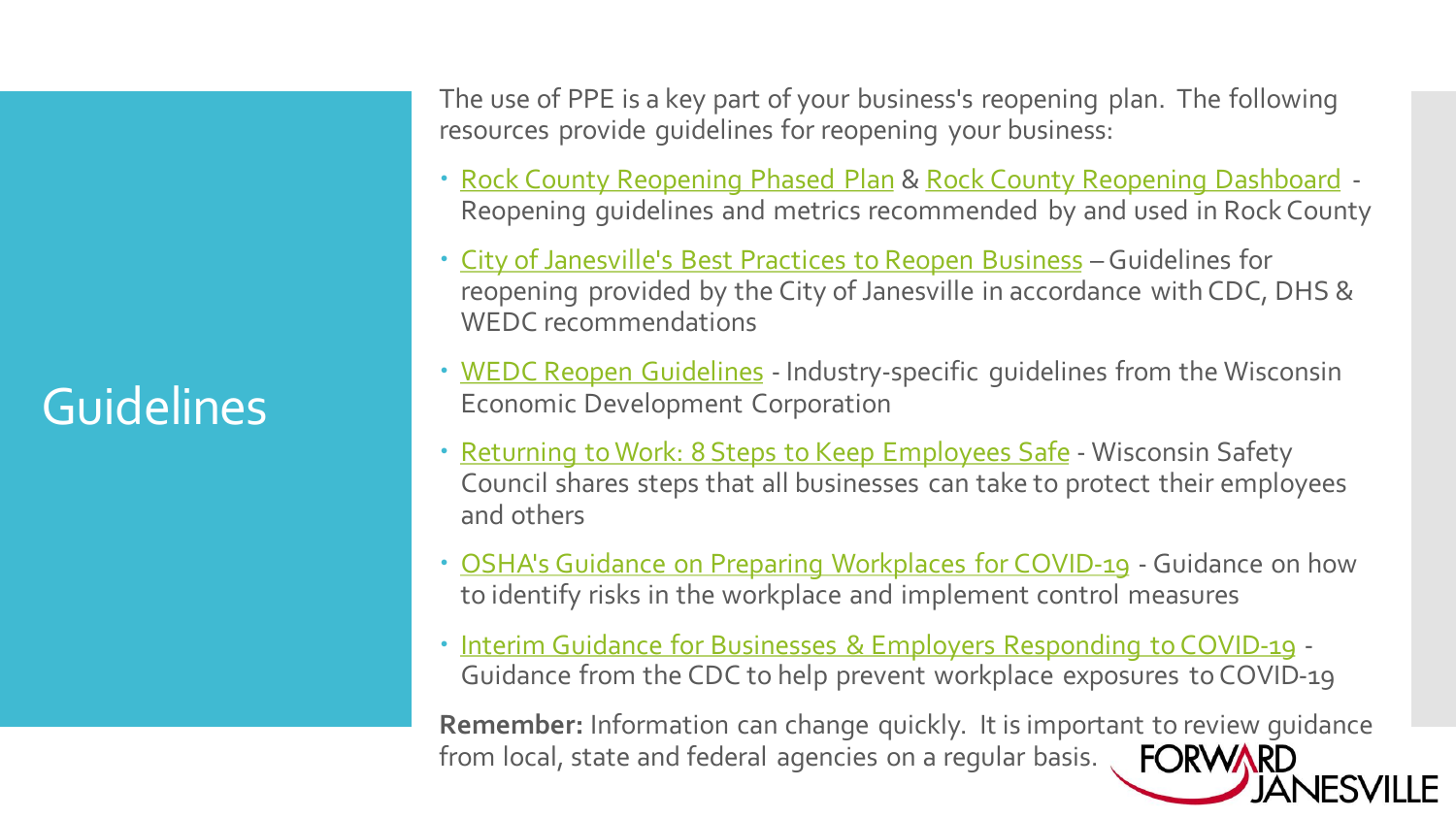### **Assess**

- Complete a Hazard Assessment to determine the level of risk your employees face and decide what types of PPE are required to reduce that risk
	- [Worker Exposure Risk to COVID-19](https://www.osha.gov/Publications/OSHA3993.pdf) OSHA's assessment guidelines
	- Use PPE in combination with engineering and administrative controls and safe work practices to prevent exposure to COVID-19
	- [If you have questions, contact the](https://www.co.rock.wi.us/publichealth) Rock County Health Department to find out what PPE is right for your business
- Take stock of the PPE items you currently have on hand:
	- Masks
	- Face shields
	- Gowns
	- Hand sanitizer
	- Disinfectants
	- Thermometers
- Assess how long your current stock of PPE will last and how frequently you will need to reorder

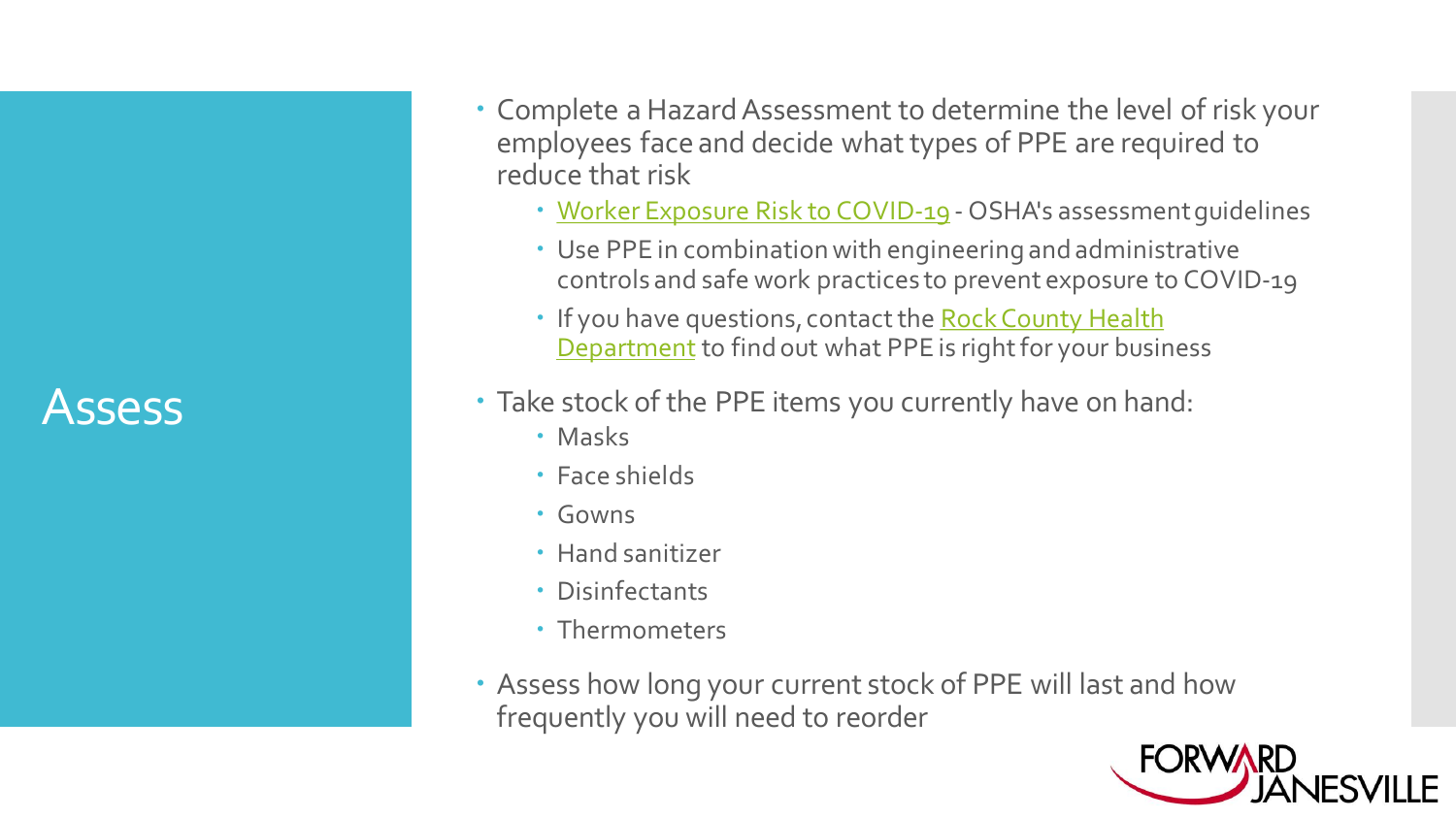Plan

When it comes to reopening your business, the use of PPE is an essential part of your overall [COVID-19 response plan.](https://www.osha.gov/Publications/OSHA3990.pdf)

- Establish PPE protocols for your business
	- What PPE will you require your employees and customers to use?
	- What are the cleaning and disinfecting protocols you will use in your business?
- Create a communication plan
	- How will you communicate the PPE requirements to your employees and customers? Examples: In person, written protocols, signage, website, social media
	- How often will you communicate with your employees and customers?
- Identify sources for PPE
	- Consider supplier lead times and set up restock alerts

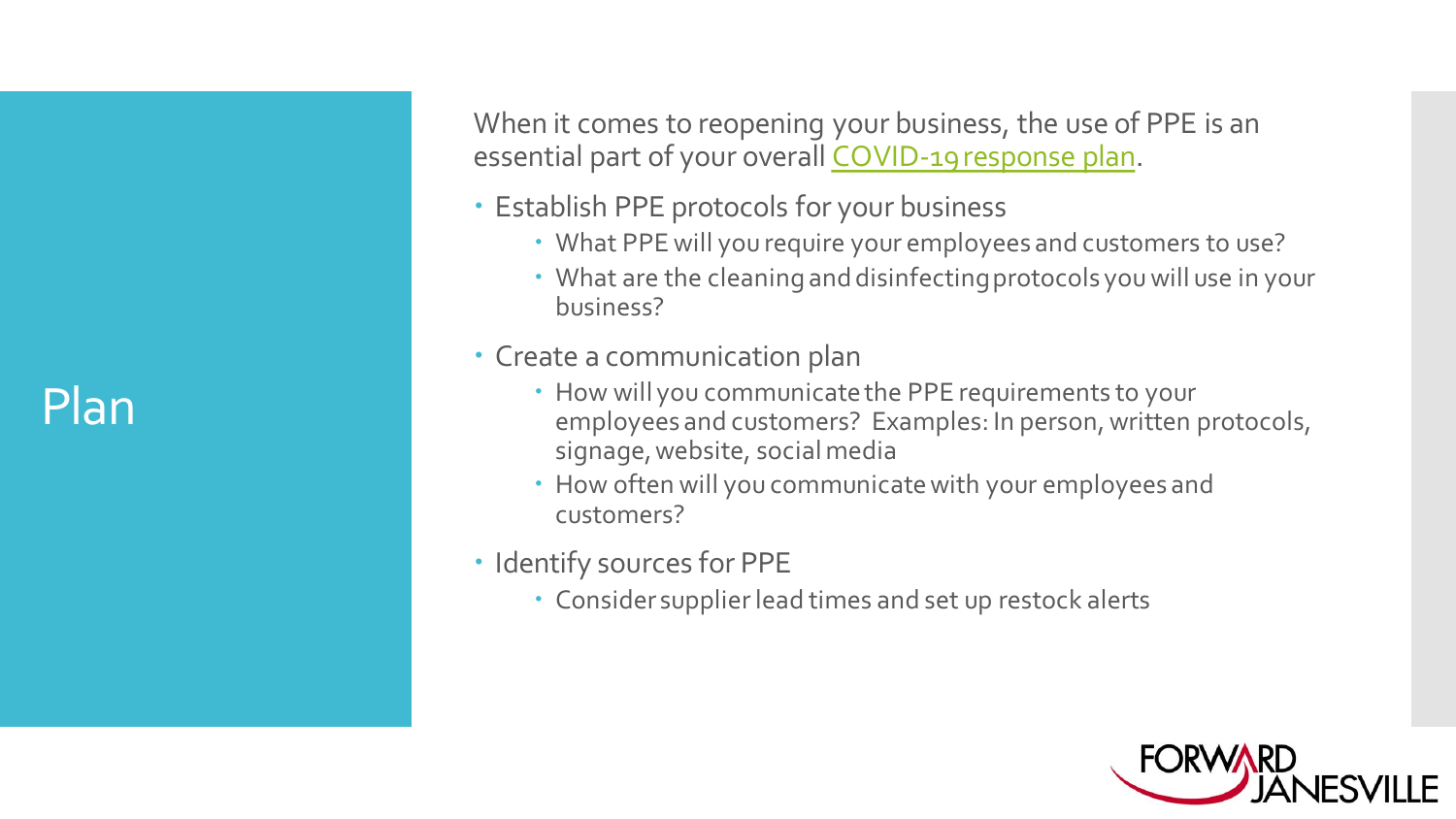# Source

Support your local and state economy by purchasing PPE from companies in your local area or in Wisconsin when possible. The following are links for companies in Rock County and throughout the state:

 [Wisconsin Supplier Network: Protective Equipment and Supplies](https://wisconsinsuppliernetwork.com/wp_wedc_categories/protective-equipment-and-supplies/?q=&aTS%5b0%5d=post_title&aTS%5b1%5d=content:100&aTS%5b2%5d=core_competencies:100&f%5b0%5d=taxonomies.wp_wedc_ppe&f%5b1%5d=county&f%5b10%5d=taxonomies.wp_wedc_certifications&f%5b11%5d=taxonomies.wp_wedc_manufacturing_tier&f%5b2%5d=zip&f%5b3%5d=exports&f%5b4%5d=employees&f%5b5%5d=gross&f%5b6%5d=taxonomies.wp_wedc_regions&f%5b7%5d=taxonomies.wp_wedc_directories&f%5b8%5d=taxonomies.wp_wedc_categories&f%5b9%5d=taxonomies.wp_wedc_ownership&hPP=10&idx=wp_posts_wp_wedc_suppliers&p=0&undefined=true&fR%5btaxonomies.wp_wedc_categories%5d%5b0%5d=Protective%20Equipment%20and%20Supplies) - Manufacturers across the state of Wisconsin that can provide PPE and supplies

#### Other Suppliers Not Listed in the Wisconsin Supplier Network

| l PPE ITEM                              | <b>SUPPLIER</b> | LOCATION | <b>HOW TO ORDER</b>                                        |
|-----------------------------------------|-----------------|----------|------------------------------------------------------------|
| Masks, Face Shields, Olympus<br>Glasses | Group           |          | Milwaukee, WI www.olympusgrp.com/COVI<br>D-19-PPE-Products |

- Local Suppliers: See next slide
- If you are unable to find the PPE that you need to safely reopen your business, contact the [Rock County Health Department](https://www.co.rock.wi.us/publichealth) for assistance.

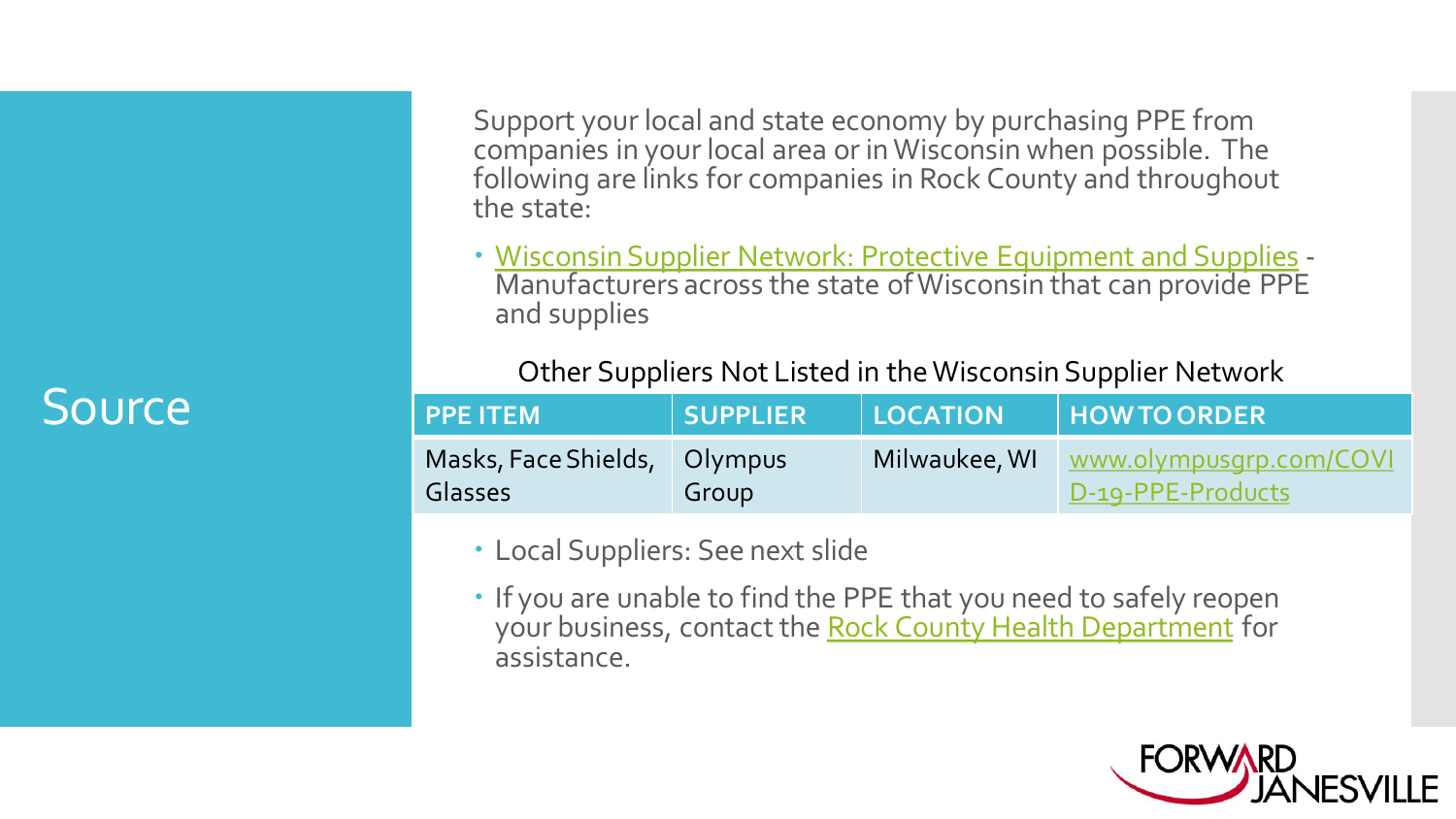## Source

| <b>Local Suppliers</b>                                      |                            |                 |                                                          |  |  |  |
|-------------------------------------------------------------|----------------------------|-----------------|----------------------------------------------------------|--|--|--|
| <b>PPE ITEM</b>                                             | <b>SUPPLIER</b>            | <b>LOCATION</b> | <b>HOW TO ORDER</b>                                      |  |  |  |
| <b>Disinfectants</b>                                        | <b>DeVere</b><br>Company   | Janesville, WI  | Contact Holiday Wholesale<br>at 800-333-8321             |  |  |  |
| <b>Face Shields</b>                                         | Prent Corp.                | Janesville, WI  | www.pcfaceshield.com                                     |  |  |  |
| <b>Hand Sanitizer</b>                                       | Simply<br><b>Solutions</b> | Janesville, WI  | Email to request order form:<br>mark@simplysolutions.com |  |  |  |
| <b>Masks</b>                                                | Monterey<br><b>Mills</b>   | Janesville, WI  | www.safeusamasks.com                                     |  |  |  |
| Masks, Gloves,<br>Disinfectants,<br>Sanitizers              | <b>OfficePro</b>           | Janesville, WI  | goofficepro.com                                          |  |  |  |
| Masks, Gloves,<br>Disinfectants, Hand<br>Sanitizer, Glasses | Blain's Farm &<br>Fleet    | Janesville, WI  | farmandfleet.com, Farm &<br>Fleet app                    |  |  |  |

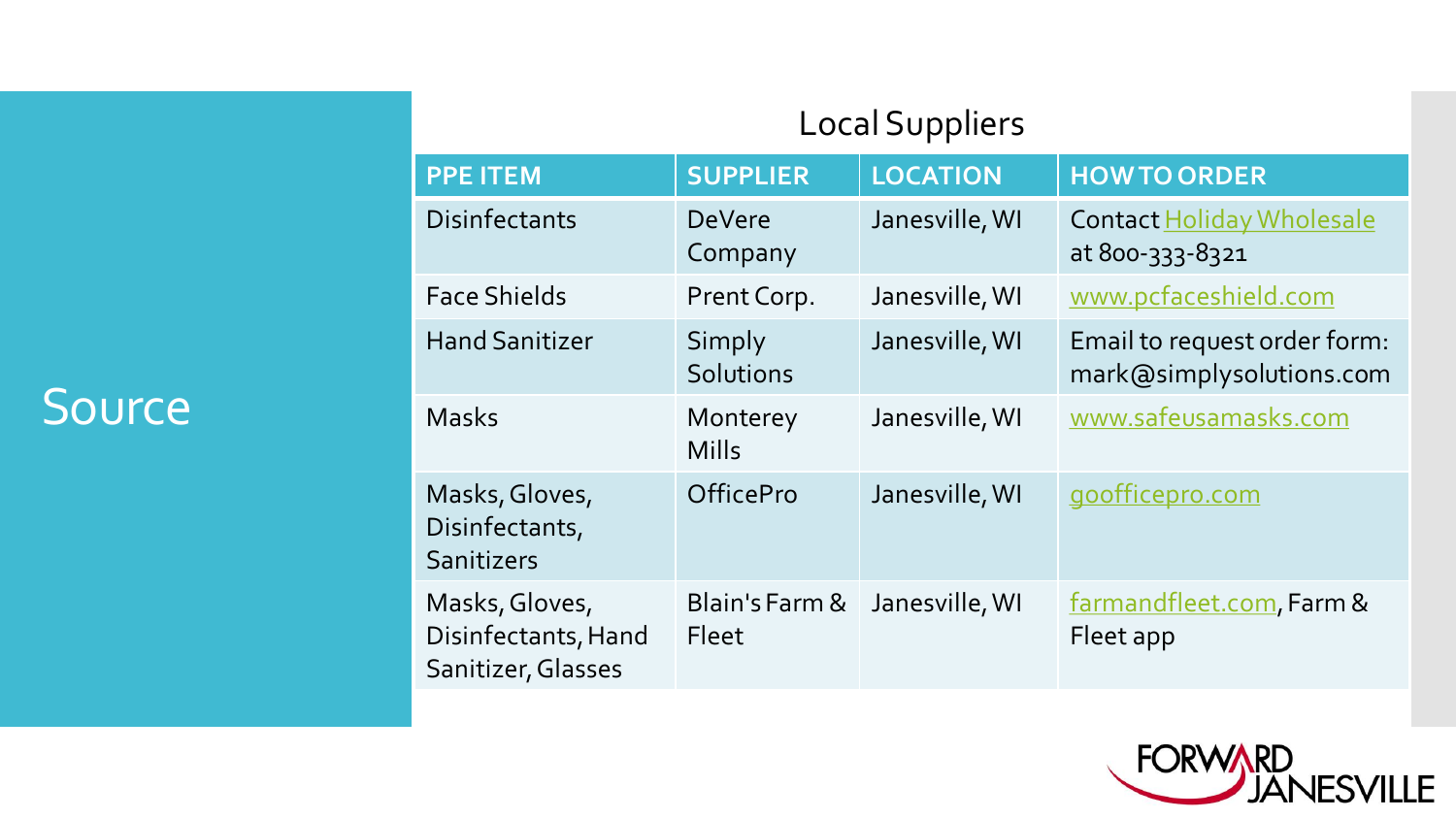### Source

|                 | <b>Local Suppliers</b> |  |              |
|-----------------|------------------------|--|--------------|
| <b>PPE ITEM</b> | SUPPLIER   LOCATION    |  | HOW TO ORDER |

| .                                                                                  | JUI LILIV                    | LULAIIUIT                                                                             |                                                                                                                |
|------------------------------------------------------------------------------------|------------------------------|---------------------------------------------------------------------------------------|----------------------------------------------------------------------------------------------------------------|
| Masks, Gloves, Hand<br>Sanitizer, Face<br>Shields, Thermometers                    | Meridian                     | Janesville, WI                                                                        | <b>PPE Products section of</b><br>website or contact Mark<br>Terry at: mterry@meridian-<br>direct.com          |
| Masks, Safety Signage,<br>Countertop Barriers,<br><b>Hand Sanitizer &amp; more</b> | Quality<br>Resource<br>Group | Janesville, WI                                                                        | Contact Lynn Wood at:<br>608-755-9929 or<br><u>lynn.wood@quality-</u><br>resource.com,<br>quality-resource.com |
| Masks, Face Shields,<br>Gloves, Safety Signs,<br><b>Eye Protection</b>             | Gempler's                    | Janesville, WI<br>local no-contact<br>pick up & free<br>shipping over<br>$$75+$ in WI | Gemplers.com,<br>1-800-382-8473                                                                                |

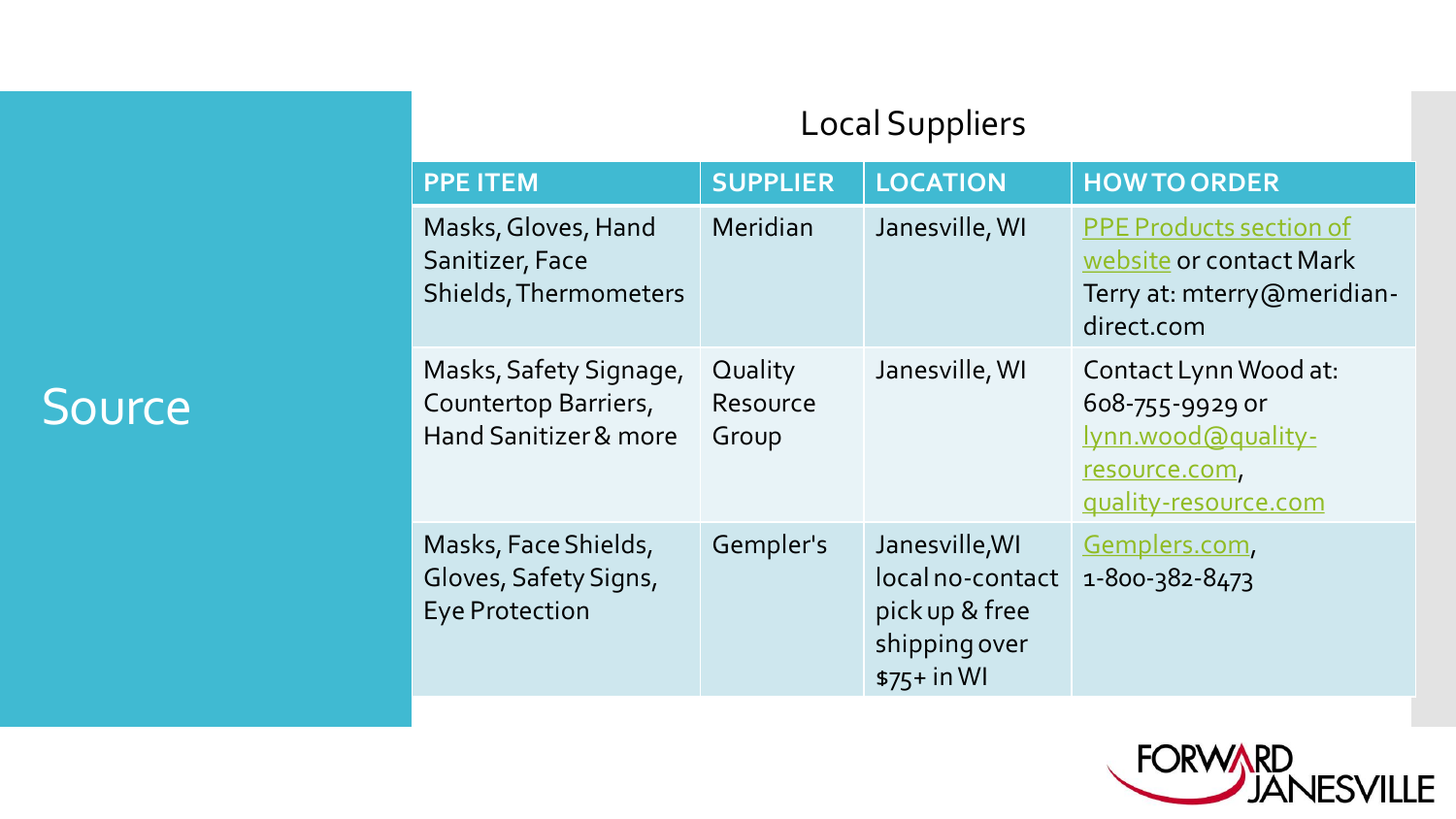# Implement

- **Communicate**your PPE plan to employees and customers (if applicable)
- **Train** employees on the use, care and maintenance of PPE including:
	- When PPE is necessary
	- What PPE is necessary
	- How to put on, take off, adjust and wear PPE
	- Limitations of PPE
	- Proper care, maintenance and disposal of PPE
- **Implement and enforce** your PPE plan
	- Consult with HR and/or your legal counsel to ensure that no employment laws are violated when enforcing your PPE plan
- **Reevalute** your PPE plan on a regular basis
	- Are there changes in the guidelines for your industry?
	- Are there changes in your Hazard Assessment Level?